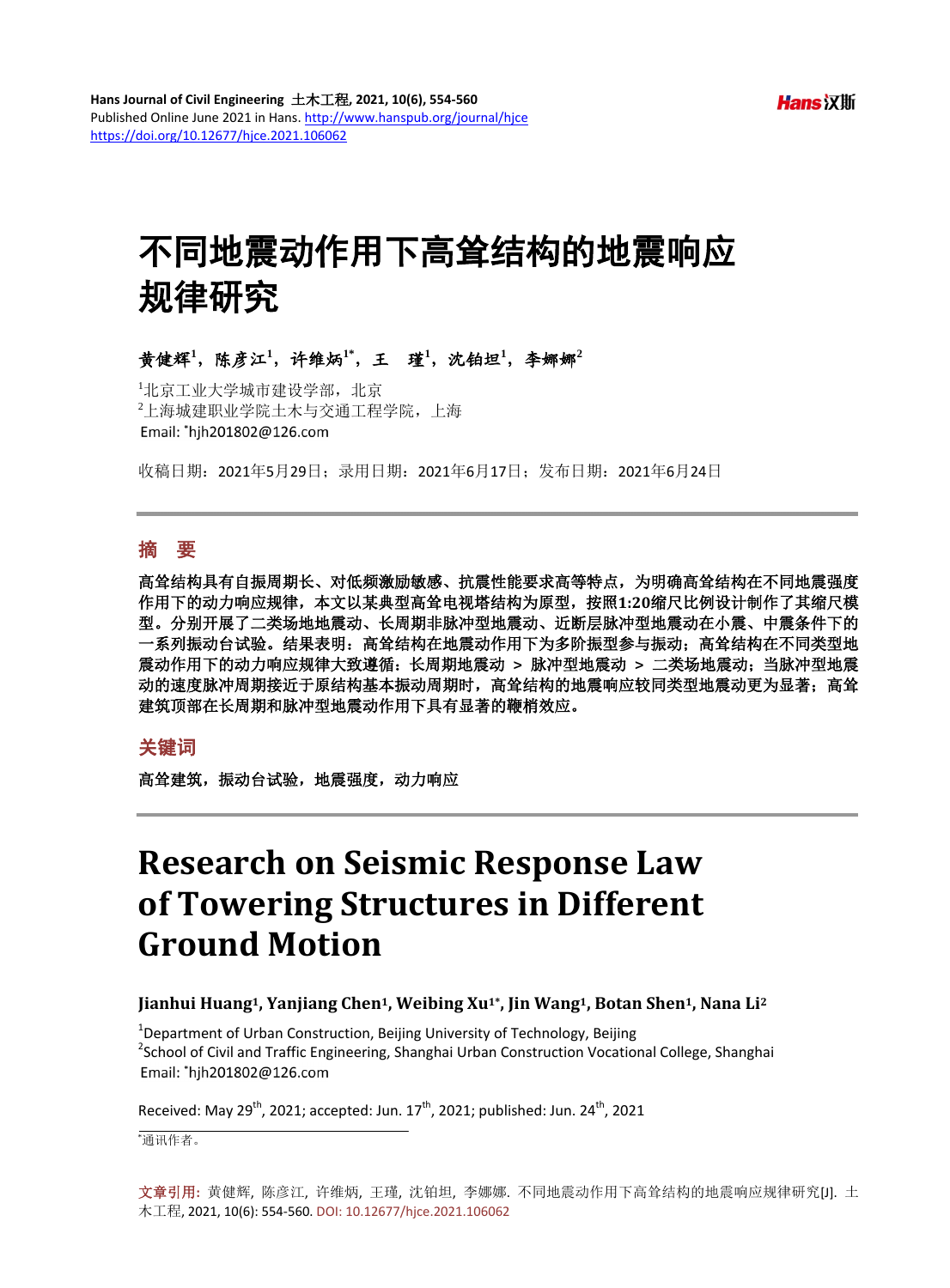#### **Abstract**

**Towering structure has the characteristics of long natural vibration period, sensitive to low frequency excitation and high requirements for seismic performance. In order to clarify the dynamic response rule of towering structure under different earthquake intensities, this paper takes a typical towering TV tower structure as the prototype and designs a scaling model according to 1:20 scaling scale. A series of shaking table tests were carried out under the conditions of minor and moderate earthquakes, such as ground motion of the second type, long period non-pulsed ground motion, and near-fault pulsed ground motion. The results show that the high-rise structure vibrates with multiple modes under the action of ground motion. The dynamic response law of towering structures under different types of ground motion follows roughly: long period ground motion > pulsed ground motion > secondary field vibration; when the velocity pulse period of the pulse type ground motion is close to the basic vibration period of the original structure, the seismic response of the high-rise structure is more significant than that of the same type ground motion. The top of tall buildings has significant whipping effect under long period and pulse type ground motion.**

#### **Keywords**

**Towering Structures, Vibrator Test, Seismic Intensity, Dynamic Response**

Copyright © 2021 by author(s) and Hans Publishers Inc. This work is licensed under the Creative Commons Attribution International License (CC BY 4.0). <http://creativecommons.org/licenses/by/4.0/>  $\odot$ Open Access $\sqrt{c}$ 

# **1.** 引言

现阶段高耸建筑已成为解决城市人口密集、减缓城市人口住宅压力的重要措施。国内外超高层建筑 层出不穷,如迪拜哈利法塔(828 m)、和天津 117 大厦(621 m)、广州电视塔(600 m)、纽约新世贸大厦(541 m)等。与中低高度建筑结构相比,超高层建筑具有自振周期大、多阶阵型参与振动、地震和风振响应显 著、对长周期及具有速度脉冲的近断层脉冲型地震动敏感等特点[\[1\]](#page-6-0) [\[2\]](#page-6-1) [\[3\]](#page-6-2)。研究高耸结构在不同地震强 度作用下的动力响应规律,可以为高耸结构在工程实践中的应用提供相关研究依据,具有一定的工程实 用价值。

鉴于此,本文以某典型高耸电视塔结构为原型,按照 1:20 缩尺比例设计制作了缩尺试验模型。选取 了二类场地地震动、长周期非脉冲型地震动、近断层脉冲型地震动三种地震动作为激励输入,通过一系 列振动台试验,对比分析了不同地震动对高耸结构地震动力响应的影响规律。

#### **2.** 试验概况

#### **2.1.** 试验模型设计和测点布置

本文以某典型的高耸广播电视发射塔为原型。原型塔的主体结构材料均为 Q345 钢。原型结构总高 度为 308 米, 总重为 133,588 kN。依据该结构的仿真足尺模型得到原型塔前三阶平动阵型自振频率分别 为 0.132、0.719 和 1.340, 均低于 2 Hz, 地震荷载作用下该模型将具有典型的多阶振型参与振动特性。 综合考虑试验场地及振动台技术参数,确定本次试验模型的几何相似比为 1/20。试验模型等效质量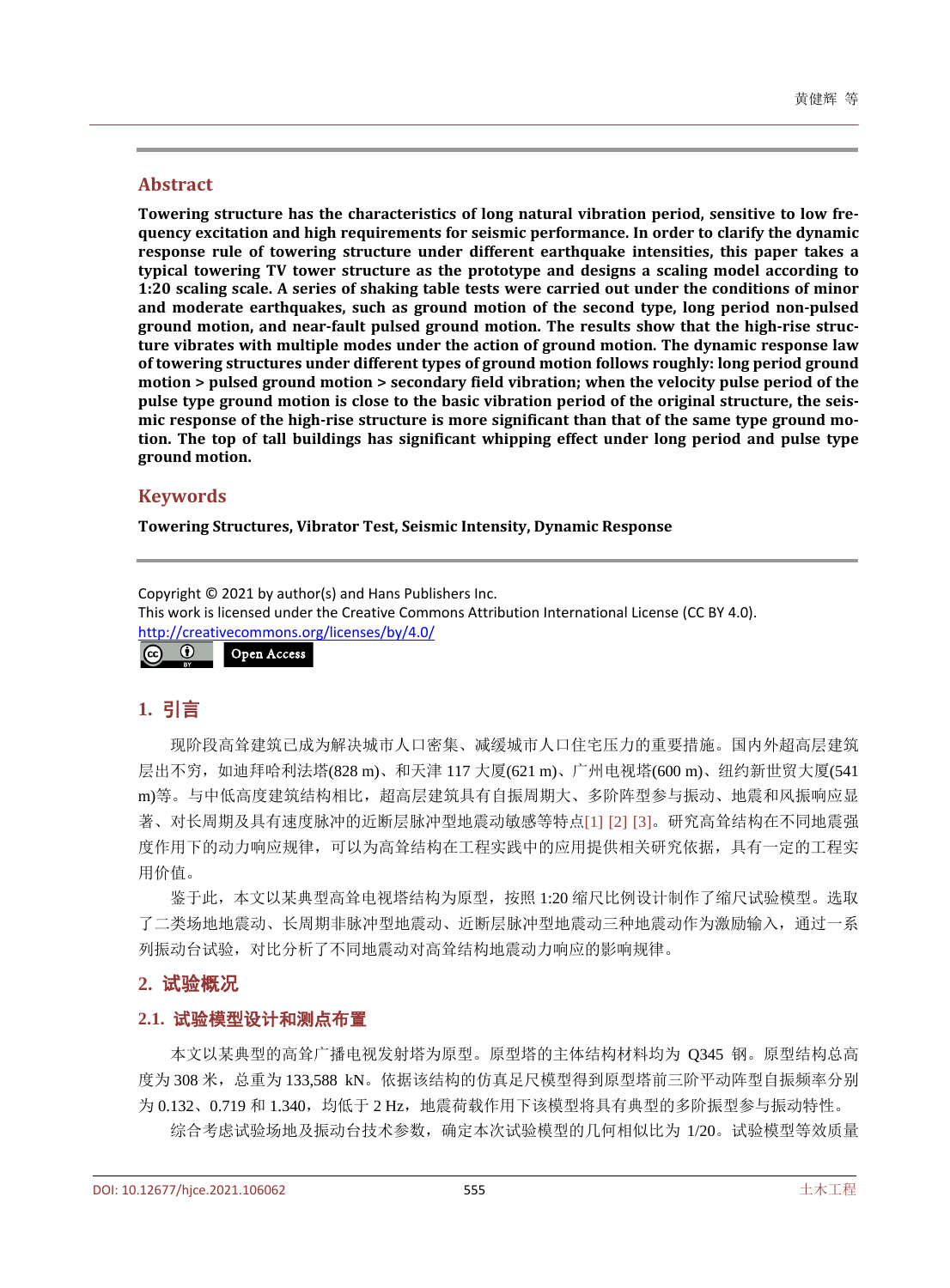<span id="page-2-0"></span>密度为 2,缩尺试验模型高度和重量分别为 11 米和 32.2 kN。试验模型材料采用 Q345 钢,基于相似关系 [\[4\]](#page-6-3)确定了本试验加速度幅值相似系数取值为 10。为避免试验模型倾覆及多项地震动造成局部构件损伤, 本试验未考虑竖向地震动作用;同时由于结构的对称性,试验过程仅考虑沿水平 X 轴方向输入地震动。 为测量试验模型的地震响应,在 X 轴方向沿模型高度六分点布置有加速度和位移计传感器, 设计制作的 试验模型[如图](#page-2-0) 1 所示。



**Figure 1.** Test model drawing 图 **1.** 试验模型图

### **2.2.** 试验模型基本动力参数分析

通过振动台系统输入白噪声信号, 得到模型前三阶振型频率, [如表](#page-2-1) 1 所示。

| 自振频率    | 仿真缩尺模型(Hz) | 相似关系(Hz) |          | 比值            |               |  |
|---------|------------|----------|----------|---------------|---------------|--|
|         |            |          | 实验结果(Hz) | 仿真缩尺/<br>相似关系 | 试验结果/<br>相似关系 |  |
| X 向一阶平动 | 1.73       | 1.87     | 1.64     | 0.93          | 0.95          |  |
| X 向二阶平动 | 9.81       | 10.17    | 9.20     | 0.96          | 0.94          |  |
| X 向三阶平动 | 18.03      | 18.95    | 16.49    | 0.95          | 0.91          |  |

<span id="page-2-1"></span>**Table 1.** Comparison of the first three order formation parameters of the model 表 **1.** 模型前三阶阵型参数对比

[由表](#page-2-1) 1 可知,缩尺有限元模型前三阶振动频率与通过相似关系得到的频率数据基本一致。且缩尺试 验模型的实测振动频率与缩尺有限元模型数据同样吻合较好。缩尺有限元模型与制作模型同样有效,均 能反映原型塔的实际动力特性。

#### **2.3.** 试验模型基本动力参数分析

原型结构所处场地为二类场地,抗震设防烈度为 7 度, 设计地震分组为第一组, 原型结构阻尼比为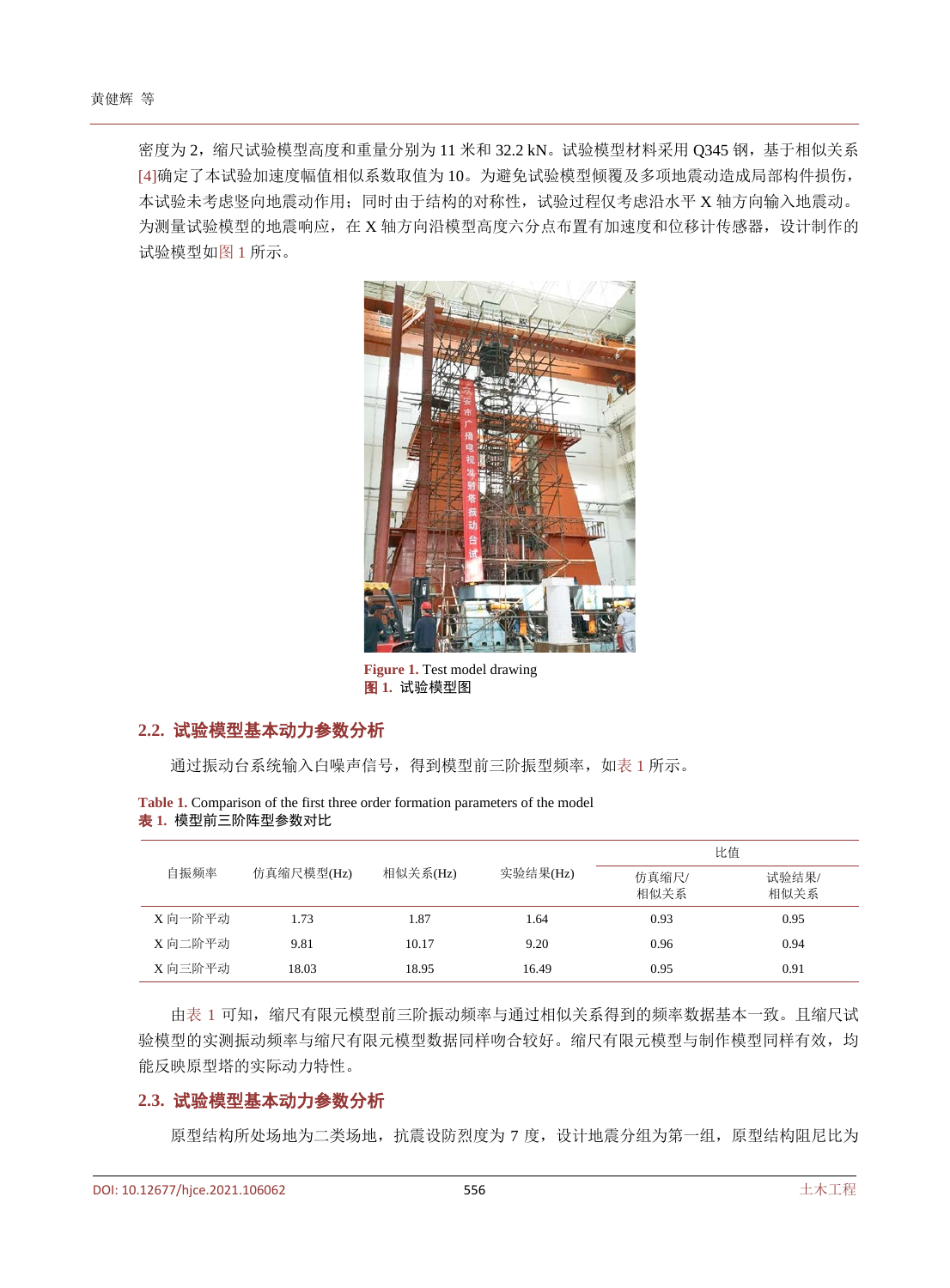0.02。依据《建筑抗震设计规范》确定模型塔的设计地震反应谱,通过 PEER ground motion database 选取 了 3 条二类场地设计地震动以及相同场地条件下的 4 条近断层脉冲型地震动和 5 条长周期非脉冲型地震 动,各地震动详细信息[见表](#page-3-0) 2。

| 地震动类型          | <b>RNS</b> | 地震动名称                | 年份   | M    | 断层距(km) | Tp(s) | PGA(g) |
|----------------|------------|----------------------|------|------|---------|-------|--------|
|                | 56 (130)   | San Fernando         | 1971 | 6.61 | 61.79   |       | 0.071  |
| 二类场地震<br>动     | 56 (220)   | San Fernando         | 1971 | 6.61 | 61.79   |       | 0.071  |
|                | 83         | San Fernando         | 1971 | 6.61 | 52.64   |       | 0.074  |
| 脉冲型地震<br>动     | 2457       | Chi-Chi Taiwan-03    | 1999 | 6.20 | 19.65   | 3.18  | 0.187  |
|                | 900        | Landers              | 1992 | 7.28 | 23.62   | 7.50  | 0.245  |
|                | 6911       | Darfield New Zealand | 2010 | 7.00 | 7.29    | 9.92  | 0.450  |
| 长周期非脉<br>冲型地震动 | 69 (249)   | San Fernando         | 1971 | 6.61 | 58.99   |       | 0.029  |
|                | 69 (339)   | San Fernando         | 1971 | 6.61 | 58.99   |       | 0.029  |
|                | 74         | San Fernando         | 1971 | 6.61 | 193.91  |       | 0.007  |
|                | 90 (042)   | San Fernando         | 1971 | 6.61 | 124.41  |       | 0.017  |
|                | 90 (132)   | San Fernando         | 1971 | 6.61 | 124.41  |       | 0.017  |

<span id="page-3-0"></span>**Table 2.** Test vibration parameters 表 **2.** 试验各地震动参数

注:同一个 RSN 的两条地震动分别代表两个水平向分量(垂直于断层和平行于断层方向)。

由于原型结构的设防烈度为 7 度,对应的小震和中震加速度峰值分别为 0.035 g 和 0.1 g。依据相似 理论,试验地震动输入的加速度峰值分别调整为 0.35 g 和 1.0 g, 本试验所有工况的地震动均沿水平方向 单向施加。

# **3.** 试验结果分析

#### **3.1.** 二类场地地震动

<span id="page-3-1"></span>[图](#page-3-1) 2 给出了原结构试验模型在二类场地地震动作用下的顶部绝对位移响应时程曲线,同[时表](#page-4-0) 3 给出 了试验模型在二类场地震动作用下的各动力响应参数。



**Figure 2.** The displacement time history response at the top of the test model 图 **2.** 试验模型顶部位移时程响应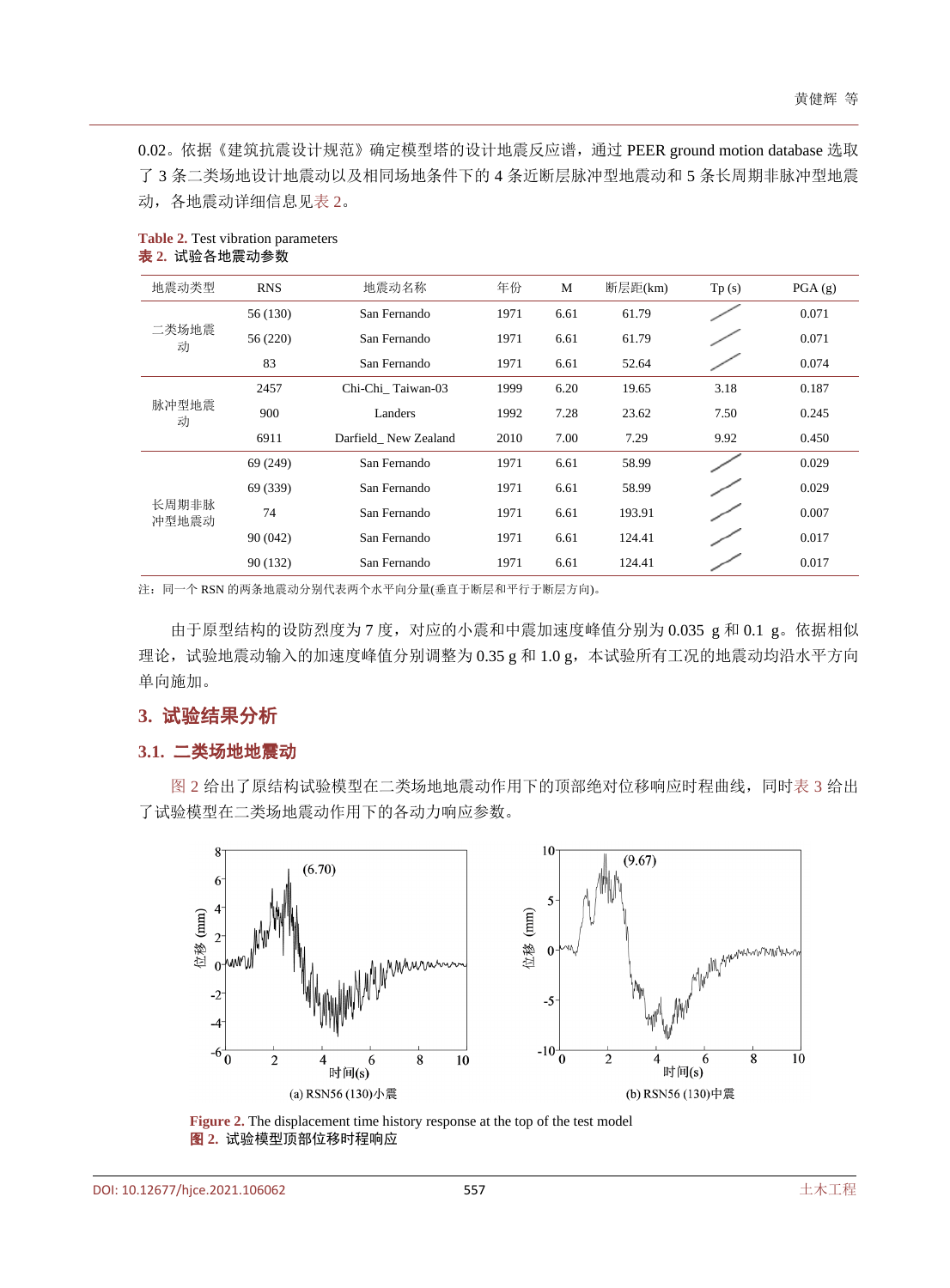| 地震动类型 | <b>RNS</b> | 加速度峰值             | 绝对位移峰值(mm) | 绝对加速度峰值(m/s <sup>2</sup> ) | 相对位移峰值(mm) |
|-------|------------|-------------------|------------|----------------------------|------------|
|       | 56 (130)   |                   | 6.70       | 1.73                       | 3.42       |
|       | 56 (220)   | $0.35$ g          | 2.52       | 1.27                       | 1.52       |
|       | 83         |                   | 4.63       | 1.62                       | 2.66       |
| 二类场地  | 均值         | -                 | 4.62       | 1.54                       | 2.53       |
|       | 56 (130)   |                   | 9.67       | 4.21                       | 9.15       |
|       | 56 (220)   | 1.00 <sub>g</sub> | 5.44       | 3.48                       | 5.93       |
|       | 83         |                   | 8.50       | 4.00                       | 8.88       |
|       | 均值         | ٠.                | 7.87       | 3.90                       | 7.99       |

<span id="page-4-0"></span>**Table 3.** The dynamic response parameters of the test model 表 **3.** 试验模型各动力响应参数

[由图](#page-3-1) 2 [和表](#page-4-0) 3 可知,试验模型在中震作用下的动力响应明显大于小震作用下的动力响应。中震作用 下的绝对位移均值是小震作用下的 1.7 倍;中震作用下的顶部绝对加速度峰值均值是小震作用下的 2.5 倍; 且试验模型在中震作用下的顶底部相对位移均值是小震作用下相应数值的 3.16 倍。

### **3.2.** 脉冲型地震动

<span id="page-4-1"></span>[图](#page-4-1) 3 [和表](#page-4-2) 4 分别给出了试验模型在脉冲型地震动作用下的顶部绝对位移响应时程曲线和各动力响应 参数。



**Figure 3.** The displacement time history response at the top of the test model 图 **3.** 试验模型顶部位移时程响应

| 地震动类型  | <b>RNS</b> | 加速度峰值                    | 绝对位移峰值(mm) | 绝对加速度峰值(m/s <sup>2</sup> ) | 相对位移峰值(mm) |
|--------|------------|--------------------------|------------|----------------------------|------------|
|        |            |                          |            |                            |            |
|        | 2457       |                          | 4.68       | 3.01                       | 3.70       |
|        | 900        | $0.35$ g                 | 8.10       | 5.13                       | 5.97       |
|        | 6911       |                          | 6.02       | 4.30                       | 3.66       |
|        | 1492       |                          | 7.17       | 4.97                       | 5.63       |
| 近断层脉冲型 | 均值         | $\overline{\phantom{0}}$ | 6.49       | 4.35                       | 4.74       |
|        | 2457       |                          | 7.79       | 7.01                       | 9.12       |
|        | 900        |                          | 17.90      | 12.07                      | 12.63      |
|        | 6911       | 1.00 g                   | 9.93       | 10.19                      | 7.32       |
|        | 1492       |                          | 16.11      | 11.82                      | 11.15      |
|        | 均值         | -                        | 12.93      | 10.27                      | 10.06      |

<span id="page-4-2"></span>**Table 4.** The dynamic response parameters of the test model 表 **4.** 试验模型各动力响应参数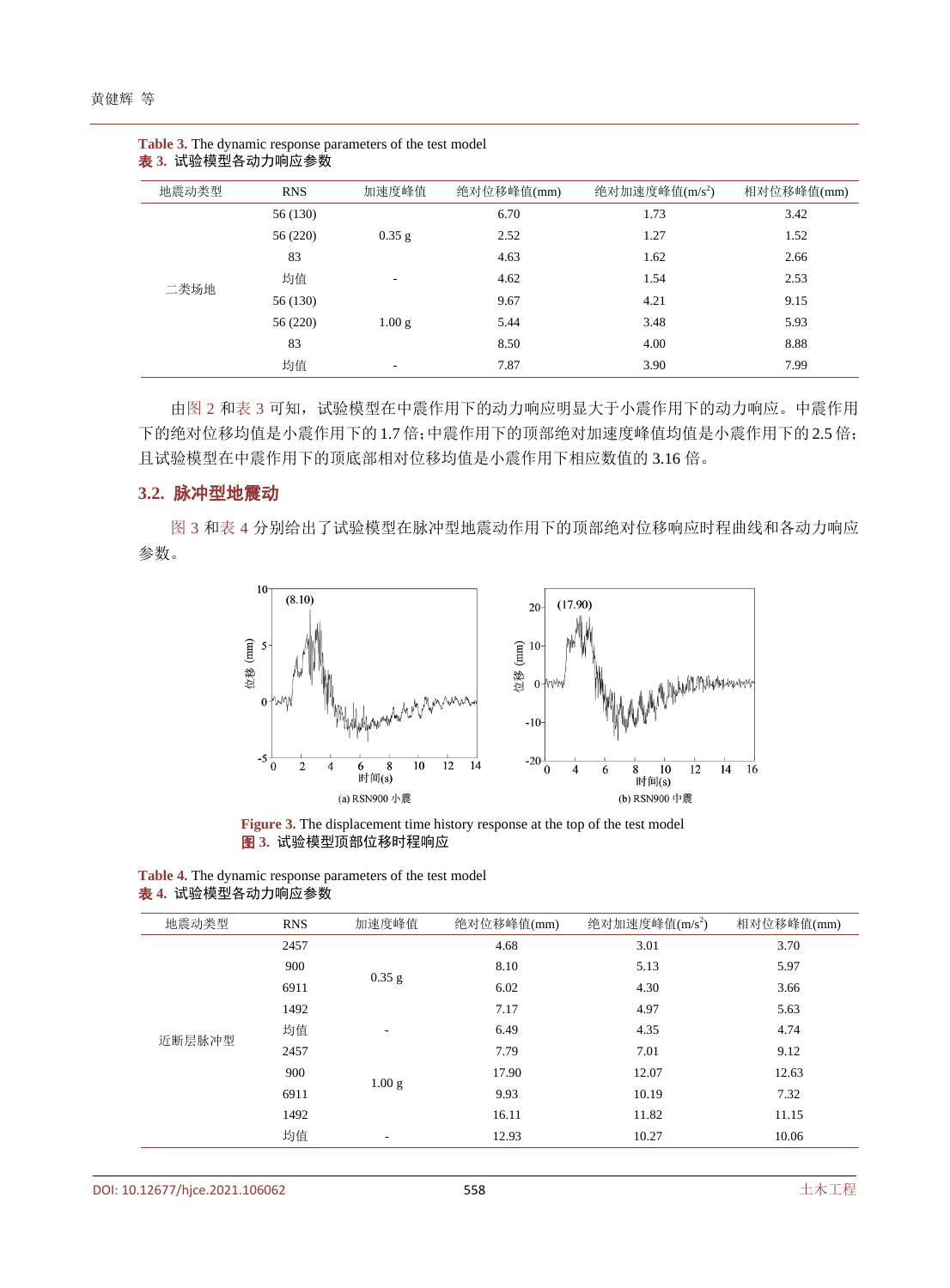[由图](#page-4-1) 3 [和表](#page-4-2) 4 可知,脉冲型地震动作用下,试验模型在不同地震强度作用下的动力响应规律与二类 场地震动作用下的响应规律基本一致:试验模型在中震作用下的动力响应明显大于小震作用下的动力响 应。试验模型在中震作用下的顶部绝对位移均值、顶部绝对加速度峰值均值和顶底部相对位移峰值均值 分别是小震作用下相应数值的 1.99 倍、2.36 倍和 2.12 倍。此外,试验模型在脉冲型地震动 RSN900 作用 下的位移响应和加速度响应明显大于其他脉冲型地震动作用下的相应响应。

## **3.3.** 长周期非脉冲型地震动

<span id="page-5-0"></span>[图](#page-5-0) 4 给出了试验模型在长周期非脉冲地震动 RSN74 作用下的顶部绝对位移响应时程曲线,同[时表](#page-5-1) [5](#page-5-1) 给出了试验模型在各长周期非脉冲地震动作用下的各动力响应参数。



**Figure 4.** The displacement time history response at the top of the test model 图 **4.** 试验模型顶部位移时程响应

<span id="page-5-1"></span>

| <b>Table 5.</b> The dynamic response parameters of the test model |
|-------------------------------------------------------------------|
| <b>表 5.</b> 试验模型各动力响应参数                                           |

| 地震动类型   | <b>RNS</b> | 加速度峰值             | 绝对位移峰值(mm) | 绝对加速度峰值 $(m/s^2)$ | 相对位移峰值(mm) |
|---------|------------|-------------------|------------|-------------------|------------|
|         | 69 (249)   |                   | 7.57       | 3.56              | 5.39       |
|         | 69 (339)   |                   | 6.84       | 2.61              | 4.90       |
|         | 74         | $0.35$ g          | 7.30       | 5.27              | 5.67       |
|         | 90(042)    |                   | 8.24       | 4.31              | 3.93       |
|         | 90(132)    |                   | 6.91       | 4.79              | 3.84       |
| 长周期非脉冲型 | 均值         |                   | 7.37       | 4.11              | 4.75       |
|         | 69 (249)   |                   | 16.72      | 10.29             | 14.03      |
|         | 69 (339)   |                   | 16.05      | 8.63              | 14.88      |
|         | 74         | 1.00 <sub>g</sub> | 18.25      | 13.16             | 13.45      |
|         | 90 (042)   |                   | 12.67      | 10.70             | 9.67       |
|         | 90(132)    |                   | 11.03      | 12.81             | 11.30      |
|         | 均值         |                   | 14.94      | 11.12             | 12.67      |

[由图](#page-5-0) 4 [和表](#page-5-1) 5 可知,与二类场地震动和脉冲型地震动作用下的规律一致,试试验模型在长周期非脉冲 型地震动中震作用下的动力响应更显著。例如,试验模型在小震作用下的顶部绝对位移均值、顶部加速 度均值和顶底部相对位移分别为 7.37 mm、4.11 m/s2和 4.75 mm;而试验模型在中震作用下的相应响应均